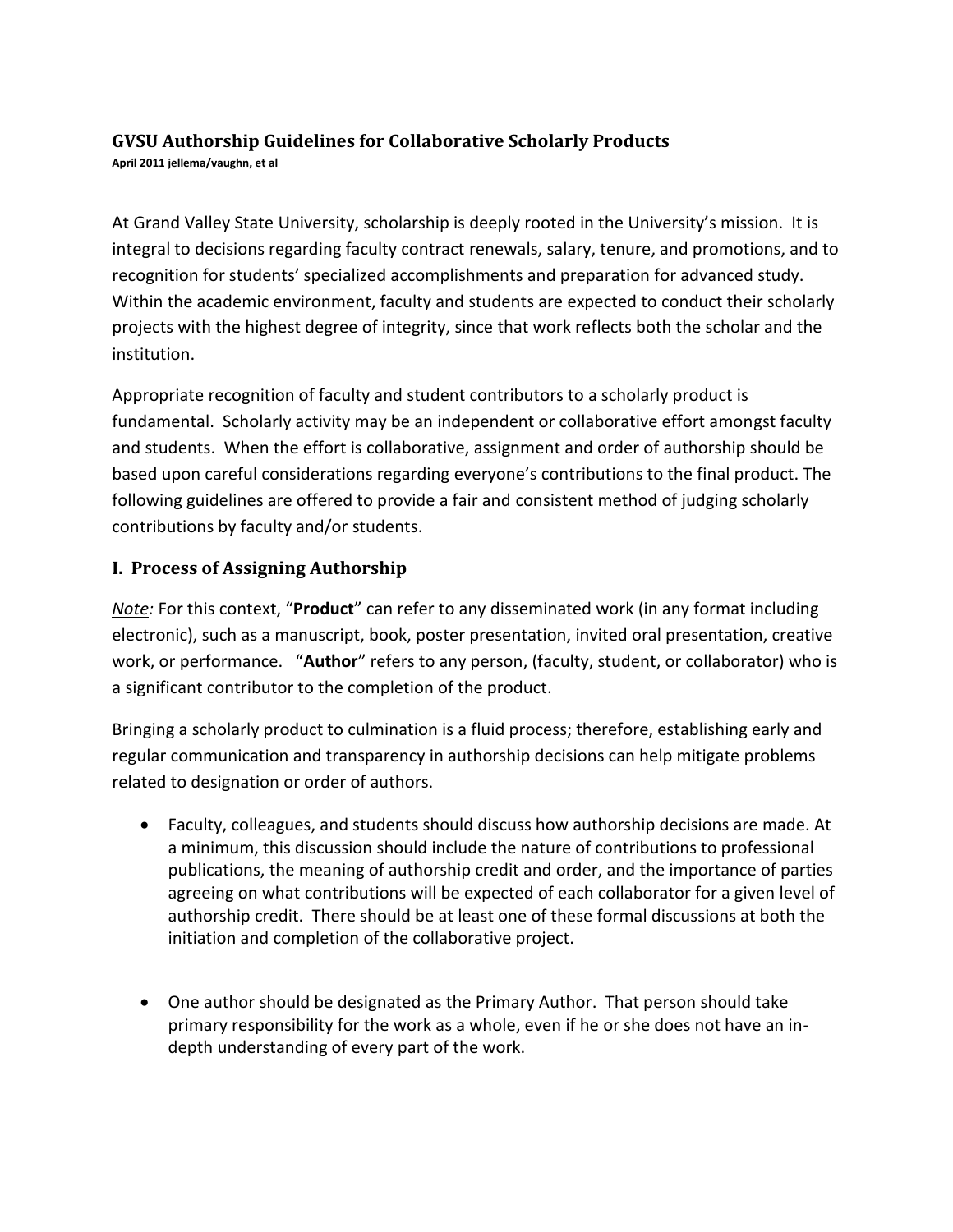- The Primary Author assures that all authors meet basic standards for authorship. The Primary Author should also prepare a concise, written Memo of Understanding (MOU) describing the contributions made by the authors to the work. The MOU must be approved by all authors prior to any submission and should include an indication of how authorship order was decided. The MOU should remain with the sponsoring department, and if necessary, modified to reflect any later revisions.
- When a collaborator, such as a statistician or technical writer, contributes specialized information or skills to a product and has responsibility limited to certain aspects of the work, the Primary Author, in consultation with the other authors, should ascertain whether the contributions are significant enough to warrant inclusion of the collaborator as an author. The primary consideration should be fairness to all parties.
- Individual Units or Colleges should engage in discussions that would establish more specific guidelines for their constituents whenever possible.
- A particular journal or publisher may have stipulations regarding authorship. For example, it may be GVSU unit policy to list all student authors, but a journal may limit the number of authors. If a journal or publisher has stipulations that are at variance with unit of university practices, the variances should be noted in the MOU by the Primary Author and, when appropriate, negotiated with the journal.

## **II. Guidelines for Assigning Order of Authorship**

While the significance of a particular order of authorship may be understood in a given setting, the order of authorship has no universally agreed upon meaning. Different disciplines, media, and countries have notably different traditions on matters of authorship. Authorship traditions include alphabetical or random order, descending order of contribution, placing the person who took the lead in writing the manuscript or doing the research first, and, especially in the lab sciences, placing the most experienced contributor last.

Therefore, it is understood that specific and universal rules cannot be applied across campus. However, the following principles may provide guidance for decisions related to the appropriate recognition of student and faculty scholars.

1. Everyone who is listed as an author should have made a substantial, direct, intellectual contribution to the work. For example, in the case of a research report, each person listed as an author should have contributed to the conception, design, analysis, and/or interpretation of the data. Assigning authorship credit to honorary or guest authors is not an acceptable practice at GVSU. For example, while persons who acquire funding